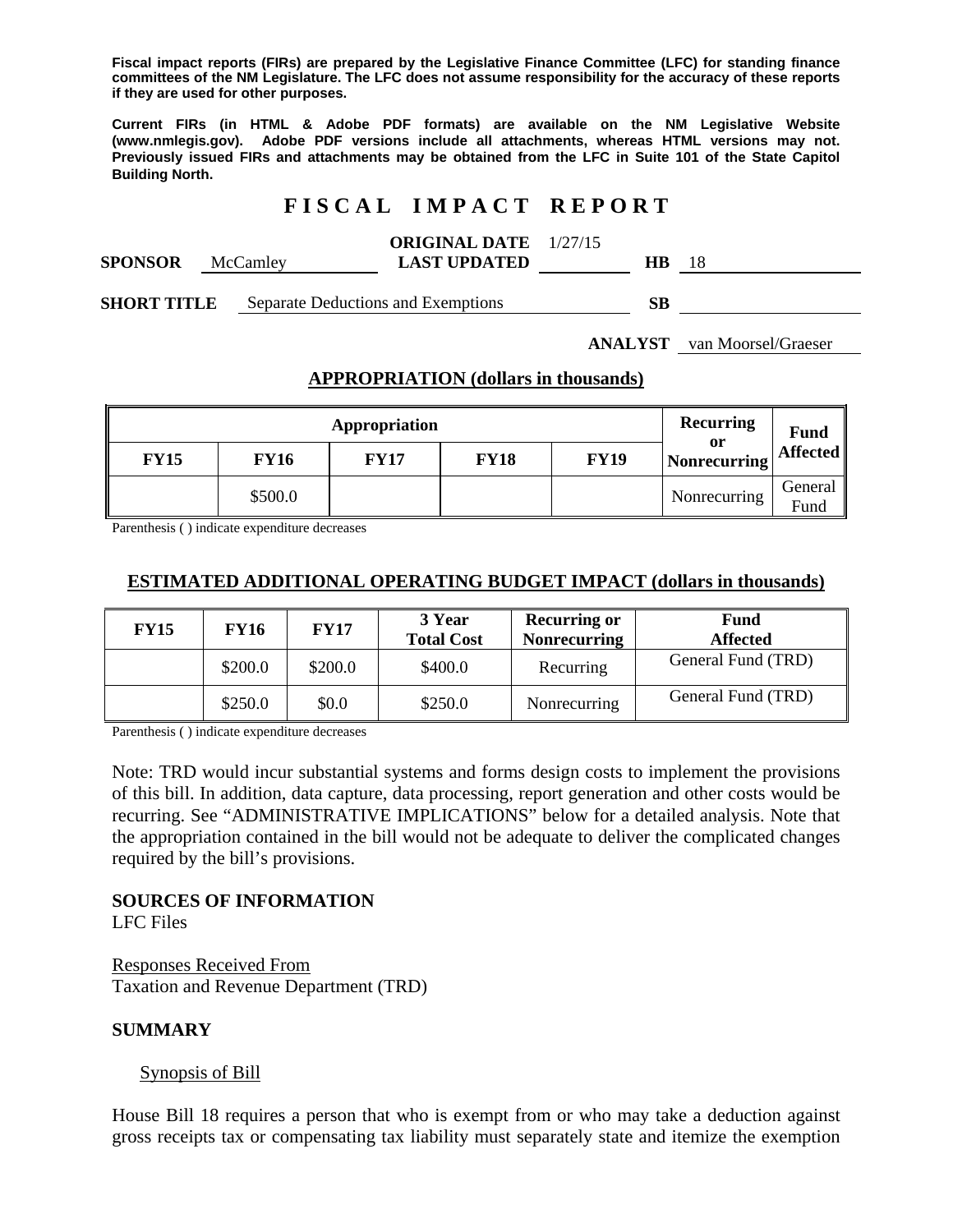or deduction. The legislation provides for certain (extensive) exceptions to this requirement (see below) and requires the Taxation and Revenue Department to promulgate rules to enforce this requirement.

Sections 2 through 39 establish sunsets for certain existing GRT and Comp Tax exemptions and deductions, these tax preferences and their sunset dates are listed below.

Section 40 appropriates \$500 thousand from the general fund to the TRD for expenditure in FY16 and FY17 to:

- Purchase equipment and contract for services necessary to create and process an expanded reporting form for taxpayer reporting of deductions and exemptions required in the bill; and
- Provide public outreach to taxpayers regarding the new reporting requirements.

Section 1 provides for substantial exemptions from the general reporting requirements. After excluding those not required to separately report and those already required to separately report, the following list includes exemptions and deductions for which the reporting requirement is imposed. In general, these are new deductions or exemptions that have been added to the Gross Receipts and Compensating Tax Act since about 2000. Remaining are 49 sections of the act newly subject to the separate reporting requirement. Thirty-eight of the sections are explicitly sunsetted at various dates, while 11 of the sections are not sunsetted, but are subject to the separate reporting requirement.

## **Sunsetting July 1, 2024:**

| $7-9-77.1$               | Deduction; gross receipts tax; certain medical and health care services.                                                                                                                                   |
|--------------------------|------------------------------------------------------------------------------------------------------------------------------------------------------------------------------------------------------------|
| Sunsetting July 1, 2025: |                                                                                                                                                                                                            |
| $7-9-13.3$               | Exemption; gross receipts tax and governmental gross receipts tax; stadium surcharge.                                                                                                                      |
| $7-9-13.4$               | Exemption; gross receipts tax; sale of textbooks from certain bookstores to enrolled<br>students.                                                                                                          |
| $7-9-13.5$               | Exemption; gross receipts tax and governmental gross receipts tax; event center<br>surcharge.                                                                                                              |
| $7-9-20$                 | Exemption; gross receipts tax; certain receipts of homeowners associations.                                                                                                                                |
| $7-9-26.1$               | Exemption; gross receipts tax and compensating tax; fuel for space vehicles.                                                                                                                               |
| $7-9-30$                 | Exemption; compensating tax; railroad equipment, aircraft and space vehicles.                                                                                                                              |
| $7-9-40$                 | Exemption; gross receipts tax; purses and jockey remuneration at New Mexico<br>racetracks; receipts from gross amounts wagered.                                                                            |
| $7-9-41.1$               | Exemption; gross receipts tax and governmental gross receipts tax; athletic facility<br>surcharge.                                                                                                         |
| $7-9-54.2$               | Gross receipts; deduction; spaceport operation; space operations; launching, operating<br>and recovering space vehicles or payloads; payload services; operationally responsive<br>space program services. |
| $7-9-54.3$               | Deduction; gross receipts tax; wind and solar generation equipment; sales to<br>governments.                                                                                                               |
| $7-9-54.4$               | Deduction; compensating tax; space-related test articles.                                                                                                                                                  |
| $7-9-54.5$               | Deduction; compensating tax; test articles.                                                                                                                                                                |
| $7 - 9 - 57.2$           | Deduction; gross receipts tax; sale of software development services.                                                                                                                                      |
| $7-9-61.2$               | Deduction; receipts from sales to state-chartered credit unions.                                                                                                                                           |
| $7 - 9 - 73$             | Deduction; gross receipts tax; governmental gross receipts; sale of prosthetic devices.                                                                                                                    |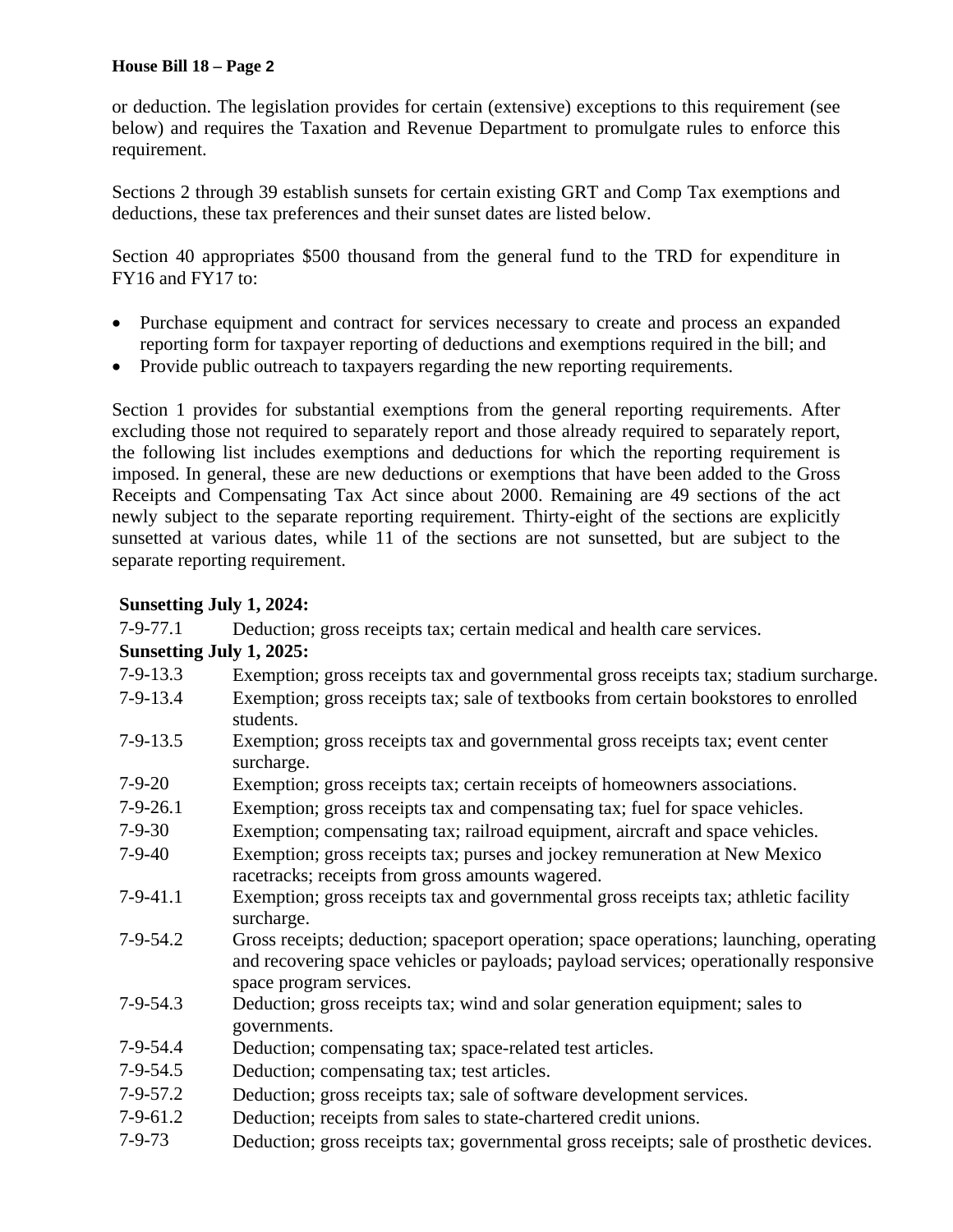| $7 - 9 - 73.1$                  | Deduction; gross receipts; hospitals.                                                                                                                                                                                 |
|---------------------------------|-----------------------------------------------------------------------------------------------------------------------------------------------------------------------------------------------------------------------|
| $7 - 9 - 73.2$                  | Deduction; gross receipts tax and governmental gross receipts tax; prescription drugs;                                                                                                                                |
|                                 | oxygen.                                                                                                                                                                                                               |
| Sunsetting July 1, 2027:        |                                                                                                                                                                                                                       |
| $7 - 9 - 83$                    | Deduction; gross receipts tax; jet fuel.                                                                                                                                                                              |
| 7-9-84                          | Deduction; compensating tax; jet fuel.                                                                                                                                                                                |
| $7 - 9 - 86$                    | Deduction; gross receipts tax; sales to qualified film production company.                                                                                                                                            |
| $7 - 9 - 95$                    | Deduction; gross receipts tax; sales of certain tangible personal property; limited period.                                                                                                                           |
| 7-9-97                          | Deduction; gross receipts tax; receipts from certain purchases by or on behalf of the                                                                                                                                 |
|                                 | state.                                                                                                                                                                                                                |
| $7-9-98$                        | Deduction; compensating tax; biomass-related equipment; biomass materials.                                                                                                                                            |
| 7-9-99                          | Deduction; gross receipts tax; sale of engineering, architectural and new facility<br>construction services used in construction of certain public health care facilities.                                            |
| $7-9-100$                       | Deduction; gross receipts tax; sale of construction equipment and construction materials                                                                                                                              |
|                                 | used in new facility construction of a sole community provider hospital that is located in                                                                                                                            |
|                                 | a federally designated health professional shortage area.                                                                                                                                                             |
| $7-9-101$                       | Deduction; gross receipts; equipment for certain electric transmission or storage<br>facilities.                                                                                                                      |
| $7 - 9 - 102$                   | Deduction; compensating tax; equipment for certain electric transmission or storage                                                                                                                                   |
|                                 | facilities.                                                                                                                                                                                                           |
| $7 - 9 - 103$                   | Deduction; gross receipts; services provided for certain electric transmission and storage<br>facilities.                                                                                                             |
| $7-9-103.1$                     | Deduction; gross receipts tax; converting electricity.                                                                                                                                                                |
| $7-9-103.2$                     | Deduction; gross receipts; electricity exchange.                                                                                                                                                                      |
| $7-9-107$                       | Deduction; gross receipts tax; production or staging of professional contests.                                                                                                                                        |
| $7-9-110.1$                     | Deduction; gross receipts tax; locomotive engine fuel.                                                                                                                                                                |
| $7-9-110.2$                     | Deduction; compensating tax; locomotive engine fuel.                                                                                                                                                                  |
| $7-9-111$                       | Deduction; gross receipts; hearing aids and vision aids and related services.                                                                                                                                         |
| $7 - 9 - 112$                   | Deduction; gross receipts; solar energy systems.                                                                                                                                                                      |
| <b>Sunsetting July 1, 2029:</b> |                                                                                                                                                                                                                       |
| $7 - 9 - 93$                    | Deduction; gross receipts; certain receipts for services provided by health care                                                                                                                                      |
|                                 | practitioner.                                                                                                                                                                                                         |
|                                 | Not Sunsetting in the bill or current statute, but subject to the separate reporting requirement of                                                                                                                   |
| the bill                        |                                                                                                                                                                                                                       |
| $7 - 9 - 3.4$                   | Definitions; construction and construction materials.                                                                                                                                                                 |
| $7-9-108$                       | Deduction; gross receipts; receipts from performing management or investment                                                                                                                                          |
| $7-9-109$                       | advisory services for mutual funds, hedge funds or real estate investment trusts.<br>Deduction; gross receipts tax; veterinary medical services, medicine or medical supplies<br>used in medical treatment of cattle. |

# **Erroneously Sunsetting in the bill**

| 7-9-41.2 | Deleted in current statute and should not be included in this reporting requirement. |
|----------|--------------------------------------------------------------------------------------|
|----------|--------------------------------------------------------------------------------------|

# **Required in Current Statute to Separately Report**

- 7-9-46 Deduction; gross receipts tax; governmental gross receipts; sales to manufacturers.
- 7-9-90 Deductions; gross receipts tax; sales of uranium hexafluoride and enrichment of uranium.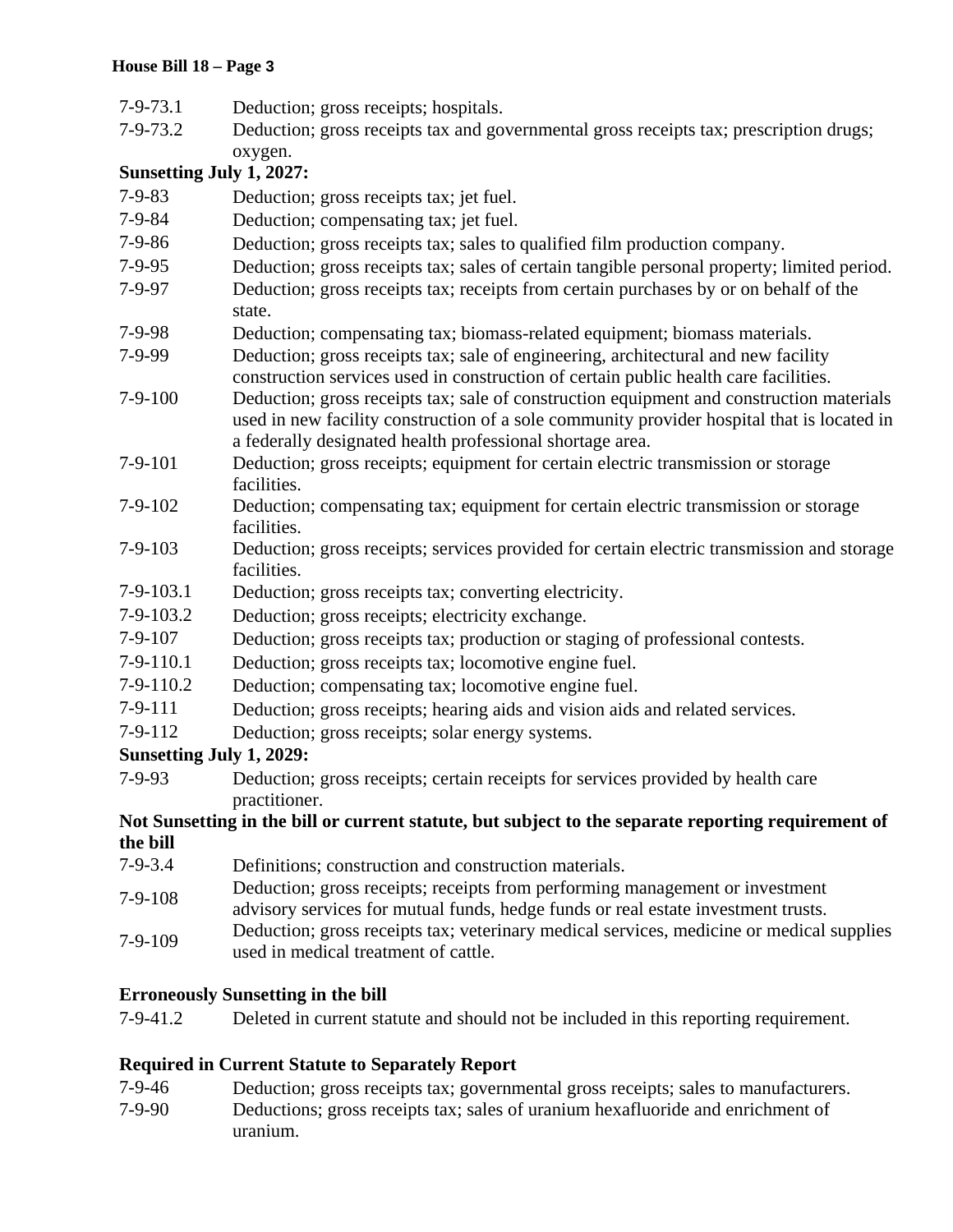| 7-9-92    | Deduction; gross receipts; sale of food at retail food store.                    |
|-----------|----------------------------------------------------------------------------------|
| $7-9-93$  | Deduction; gross receipts; certain receipts for services provided by health care |
|           | practitioner [Note: this section is sunset as of July 1, 2029.].                 |
| $7-9-114$ | Advanced energy deduction; gross receipts and compensating taxes.                |

The bill provides two effective dates: section 1 of the bill becomes effective July 1, 2016, and Sections 2 through 41 of the bill becomes effective July 1, 2015. The separate reporting section of the bill is delayed one year, to allow TRD to design, organize and program the complex changes required.

## **FISCAL IMPLICATIONS**

The sunset of these exemptions and deductions specified in the bill will have a positive impact; however, the sunsets occur well outside the forecast period, and are indeterminate.

The appropriation of \$500 thousand contained in this bill is a nonrecurring expense to the general fund. Any unexpended or unencumbered balance remaining at the end of FY 17 shall revert to the general fund.

TRD notes that the bill would have no direct revenue impact but would have significant administrative and compliance impact.

### **SIGNIFICANT ISSUES**

The most significant issue with the reporting requirement is the costs it will impose on the taxpaying public. In past years, the compliance costs to taxpayers reporting to TRD on the CRS-1 form were estimated at less than 2 percent of the taxes paid. Conventional accounting systems and programs can easily track gross receipts by location. However, conventional accounting systems are not easily adapted to track the multitudinous GRT deductions that are currently available – particularly when a single business claims a number of different exemptions or deductions. Compliance costs could easily exceed 10 percent of taxes paid for small to mediumsized businesses. This level of costs and failure of the bill to provide significant penalties for non-reporting means that overall compliance may be very poor.

The reporting requirements in this legislation may provide better information regarding the cost of tax expenditures. Without reporting on the use of exemptions and deductions, estimates of the impacts of many tax expenditures retain a high level of uncertainty. As pointed out above, TRD's experience with reporting requirements when there are no penalties for reporting inaccurately or incompletely is that taxpayers will not pay the same level of attention to the reporting of deductions and exemptions as to the reporting and payment of taxes.

Estimating the cost of tax expenditures is difficult. Confidentiality requirements surrounding certain taxpayer information create uncertainty, and analysts must frequently interpret third-party data sources. The statutory criteria for a tax expenditure may be ambiguous, further complicating the initial cost estimate of the expenditure's fiscal impact. Once a tax expenditure has been approved, information constraints continue to create challenges in tracking the real costs (and benefits) of tax expenditures.

The apparent reason for including some deductions and exemptions in the list and not including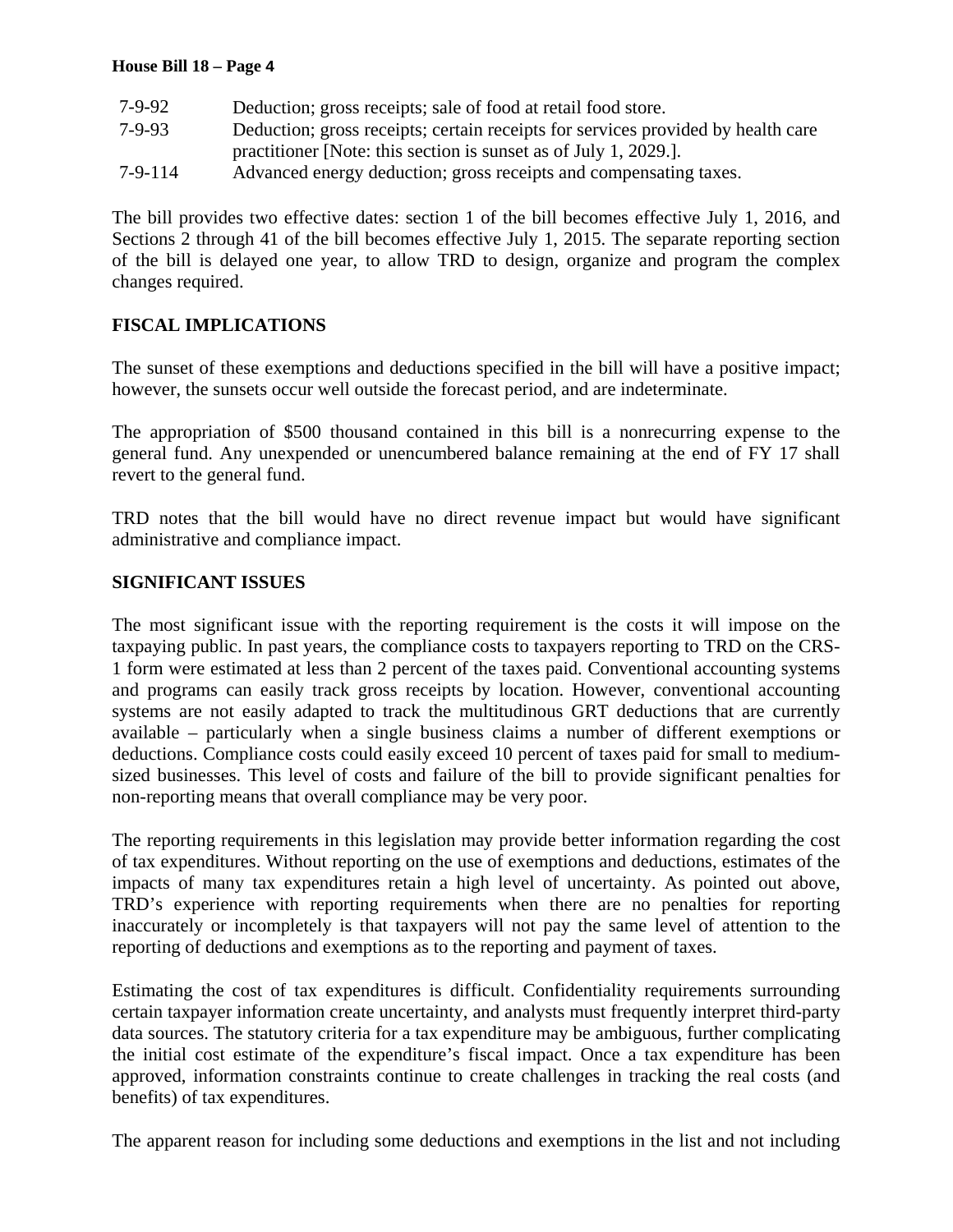others is to require reporting for deductions and exemptions that were enacted after 2000. However, in general, complexity discourages compliance. The complexity of selecting 49 exemptions and deductions that will require separate reporting, the cost to taxpayers to separately track and account for these deductions, and the lack of any penalty for non-compliance could cause the collected information to be of questionable reliability.

## **ADMINISTRATIVE IMPLICATIONS**

TRD reports a high impact to implement this bill. The bill requires taxpayers that use certain tax expenditures to report them to TRD in a manner that would allow for the required reporting. This would have a very large impact on TRD, both in recurring and non-recurring costs.

TRD IT staff estimates that the reprogramming of the GenTax system would cost approximately \$250 thousand, as a one-time expense. TRD is currently in the process of several significant IT projects and existing staff is insufficient to accomplish another large scale project simultaneously. In order to complete the programming would require the hiring of several contract developers over the course of a six month development cycle, as well as diverting the few available staff from other responsibilities. As with the actual compilation of the report, these are staff resources that are currently dedicated to other important duties.

The Revenue Processing Division (RPD) of TRD would also be heavily impacted. In calendar year 2013, between 4,500 and 23 thousand paper CRS returns were processed in a given month, with an average of more than 9 thousand. The differences in the number of returns reflects seasonal variation and annual, quarterly, semi-annual and monthly filing patterns. Currently, the vast majority of these paper forms are submitted on the short-form CRS return. The short form is very quick to process. If a check is received with the return, the check and short form can be scanned in a specialized scanner that processes the check at the same time that it images the return at a rate of about one thousand returns per hour. The return acts as a voucher, so that a separate voucher is not needed.

The itemization of CRS tax expenditures would necessitate the move from the short form to the long form CRS return for any tax payer claiming deductions – the short form lacks the physical space for itemized deductions. To process a long form return, staff creates a voucher, sends the newly created voucher through the scanner with any included check for processing, and then scans the return on a larger, slower scanner. The whole process takes several times as long as it takes to process a short form return. The scanner used for the long form is limited to 450 sheets per hour, but as long form CRS returns are multiple pages, the rate is an average of 225 returns per hour. RPD estimates that it would require 8 thousand additional personnel hours a year, at a cost of about \$200 thousand recurring, to maintain current timelines with regard to processing CRS returns. Some of this could be mitigated, but it would necessitate delayed CRS closing dates, which would have the effect of delaying distributions to local governments.

Regardless of which form is used, short or long, all of the information on the forms is manually key entered by RPD staff. Increasing the amount of information on the forms necessarily increases data entry time. This is accounted for in RPD's estimate of additional staffing requirements. It also bears noting that increased data entry requirements can also lead to increased error rates. TRD would recommend that strengthening electronic filing requirements as a means of reducing the manual processing costs.

The bill does not provide a penalty for incorrect reporting of the 49 deductions or exemptions in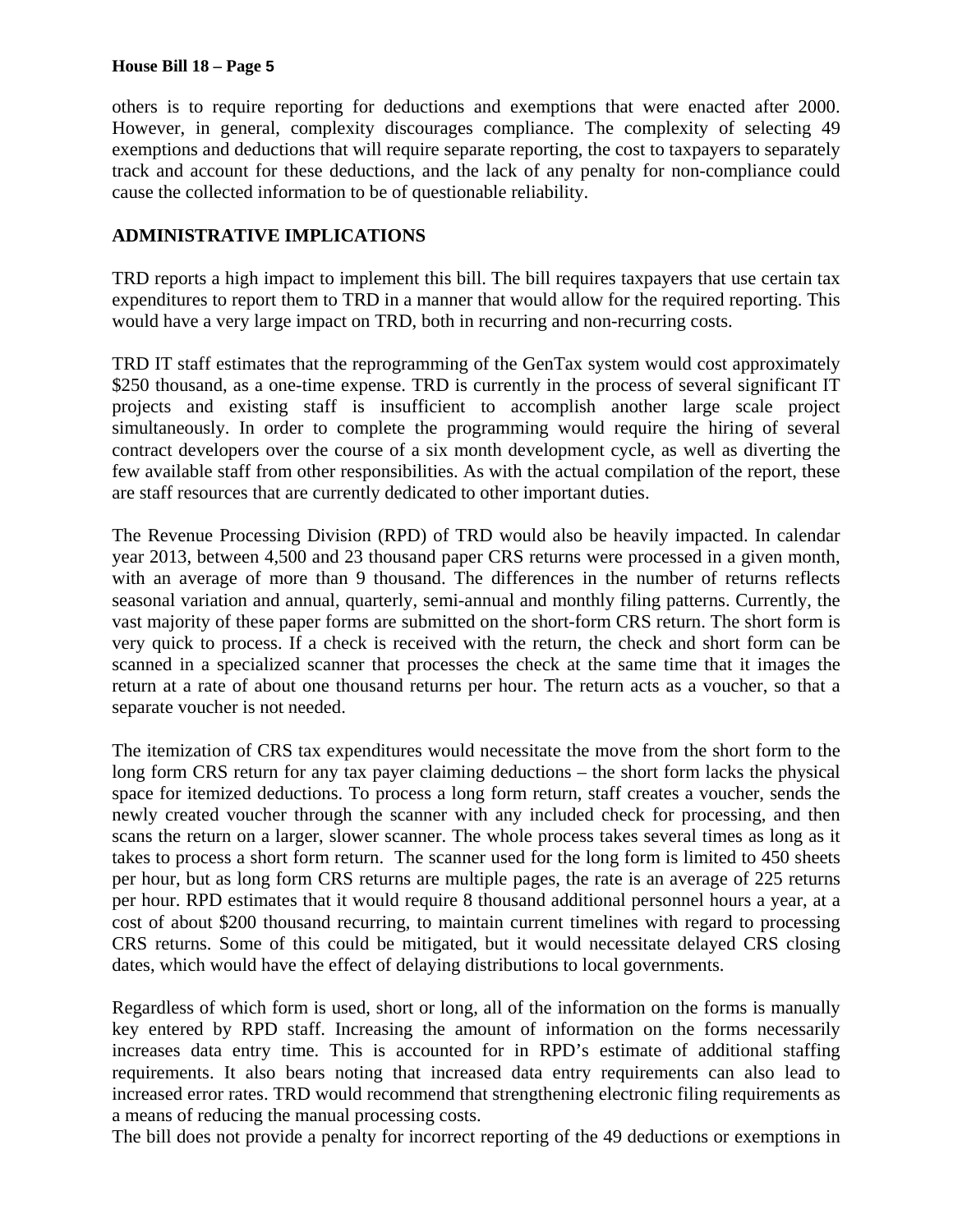the bill. It would also increase the complexity of auditing CRS returns, since the accuracy of the separate deductions would have to be verified. If the auditor found an error in reporting, however, there would be no penalty for misstating the deduction, only an error if the taxpayer erroneously claimed a deduction or exemption and that error affected the reported tax liability.

Although the bill contains an appropriation of \$500 thousand for FY 16 and FY 17, the estimated costs for the period are \$400 thousand recurring and \$250 thousand non-recurring.

Although it provides for exceptions, the reporting requirement in this legislation increases the reporting burden on the taxpayer and the administrative burden on the TRD. Without a report from TRD the extent to which this added administrative burden would require additional staff hours or would necessitate development of new tax forms is difficult to determine. It is also uncertain whether the non-recurring appropriation would be adequate for a major redesign and implementation of the CRS processing system.

The apparent purpose of this bill is to fully support implementation of the Legislative Finance Committee's tax policy principles, with the exception of simplicity.

Does the bill meet the Legislative Finance Committee tax policy principles?

- **1. Adequacy**: Revenue should be adequate to fund needed government services.
- **2. Efficiency**: Tax base should be as broad as possible and avoid excess reliance on one tax.
- **3. Equity**: Different taxpayers should be treated fairly.
- **4. Simplicity**: Collection should be simple and easily understood.
- **5. Accountability**: Preferences should be easy to monitor and evaluate

## **TECHNICAL ISSUES:**

- 1) Section 7-9-41.2 NMSA 1978 has been deleted. Section 10 of the bill should be deleted.
- 2) A taxpayer with only exempt income is not required to be registered and is not required to file a tax return. This is not changed pursuant to the provisions of this bill.

# **OTHER SUBSTANTIVE ISSUES**

The separate reporting requirement for Sections 7-9-92 and 7-9-93 is already required. 7-9-92 NMSA 1978 allows a deduction for food for home consumption sold at a food market. 7-9-93 NMSA 1978 allows a deduction for most services provided by health care practitioners. 7-7-90 NMSA 1978 already requires separate reporting to TRD. The section allows a deduction for sales of uranium hexafluoride and enrichment of uranium. Sections 7-9-104, 7-9-106 and 7-9- 114 NMSA 1978 contain explicit sunset provisions in the section.

# **SUGGESTED AMENDMENTS**

- 1) Section 7-9-41.2 NMSA 1978 has been deleted. Section 10 of the bill should be deleted.
- 2) Delete separate reporting for exemptions. Pursuant to 7-9-5 NMSA 1978, "Any person engaged solely in transactions specifically exempt under the provisions of the Gross Receipts and Compensating Tax Act shall not be required to register or file a return under that act." The provisions of this bill do not and cannot impose a registration or filing requirement for exempt income.
- 3) If information on some exemptions is desired, convert the exemption into a deduction.